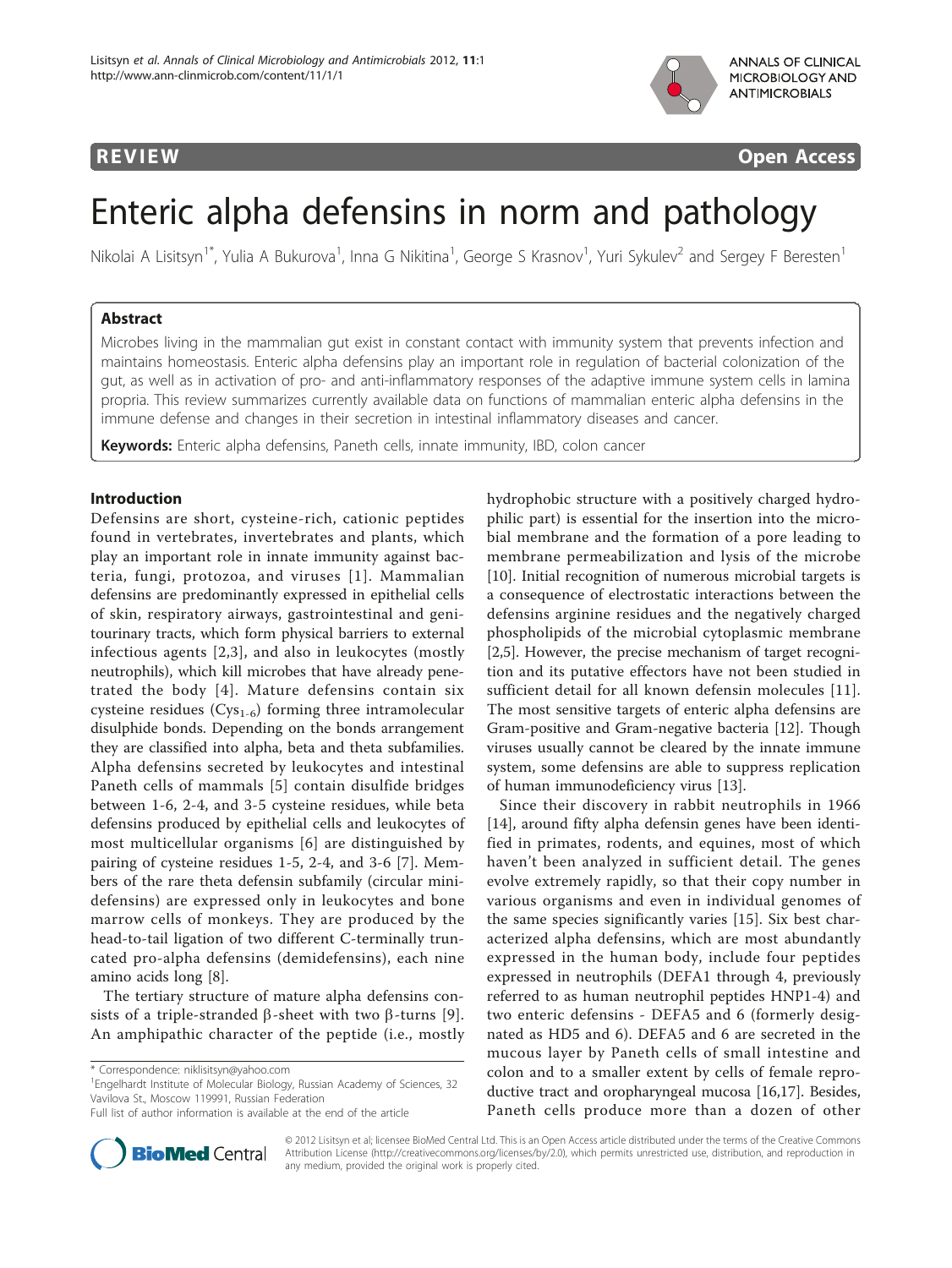antimicrobials, including lysozyme, IgAs, angiogenins, and secreted phospholipase A2 [\[16](#page-4-0)].

Twenty-four murine alpha defensin genes are listed in the mouse genome informatics database [http://www.](http://www.informatics.jax.org) [informatics.jax.org,](http://www.informatics.jax.org) six of which (enteric alpha defensins 1 through 6, formerly referred to as cryptdins) have been thoroughly investigated in recent years. Unlike humans, rats, and rabbits genomes, mouse DNA does not contain Defa encoding genes that are expressed in neutrophils [[18\]](#page-4-0). Recently, eleven murine alpha defensin related genes (formerly called cryptdin related sequences) with yet unknown functions have been identified. These genes encode prepro-sequences that are nearly identical to those of alpha defensins, but their mature peptides show no homology to defensins [[19\]](#page-4-0).

#### Gene expression and peptide processing

Human and murine enteric alpha defensin genes consist of two exons, whereas alpha defensin genes expressed in human neutrophils consist of three exons, two of which (second and third) are homologous to enteric defensins [[1](#page-3-0)]. Search for orthologous sequences in promoters of these genes revealed presence of putative binding sites for transcription factors AP1, OCT1.4, and GCN4 [[20,21\]](#page-4-0). Upstream regions of human DEFA5 and murine Defa4 genes contain highly conserved cis-acting elements as evident from the expression of functionally active human peptide in small intestinal crypts of mice transgenic for human DEFA5 minigene construct [[22\]](#page-4-0).

Analysis of postnatal changes in concentration of murine enteric defensins in the small intestine of conventional and germ-free mice revealed two patterns of gene expression: gradual increase in production of defensins 1, 3 and 6 and rapid raise in secretion of defensins 2, 4 and 5 in the jejunum (but not in the ileum), which is presumably induced by the presence of luminal bacteria [[23](#page-4-0)]. In adult mice alpha defensins are equally expressed along the small intestine except Defa4, which is more abundant in the ileum as compared to the duodenum [[24\]](#page-4-0). Recently, it has been shown, that in human tropical populations secretion of enteric alpha defensins may decrease up to ten times, as compared to Europeans, due to down-regulation of gene expression in response to infections, inflammatory conditions, and malnutrition [\[25\]](#page-4-0).

Human enteric alpha defensins are synthesized in vivo as precursor proteins, some of which have antimicrobial activity. For example human DEFA5 prepropeptide (aa 1-94), contains signal peptide (aa 1-19) and propeptide (aa 20-94), which is subsequently processed into major mature peptide (aa 63-94), and minor mature peptide (aa 56-94) [[26\]](#page-4-0). The prosequence flanking the mature peptide is necessary for correct intracellular sorting and trafficking of the propeptide into the secretory vesicles, where it is proteolytically processed by trypsin during secretion [[27,28](#page-4-0)]. Conversely, murine defensins are stored in vesicles in a mature form after propeptide processing by matrilysin (also known as matrix metalloproteinase Mmp7) [[29\]](#page-4-0). It has been shown that abrogation of murine alpha defensin processing by targeted disruption of the matrilysin gene increases susceptibility of Mmp7 knockout mice to oral challenges with enteric bacteria, whereas transgenic mice overexpressing human DEFA5 are markedly resistant to orally administered virulent Salmonella typhimurium, due to proper processing of human propeptide by murine matrilysin [[22](#page-4-0)].

### Structure of the intestinal epithelium

The mucosal surface of the small intestine consists of crypts of Lieberkühn and villi. Due to the constant shedding of gut epithelial cells in the lumen the whole epithelium renews once in four-five days, except for Paneth cells, which live approximately 70 days. Intestinal epithelium is derived from multipotent columnar stem cells located at the base of the crypt, which expess LGR5 receptor and other stem cell-specific protein markers [\[30](#page-4-0)]. An alternative pool of stem cells is positioned higher in the crypt wall [[30-32\]](#page-4-0). Columnar stem cells give rise to actively proliferating transit amplifying cells differentiating into four major epithelial cell lineages: 1) enterocytes absorbing nutrients; 2) goblet cells producing mucus; 3) enteroendocrine cells secreting hormones in the capillaries of the underlying connective tissue (lamina propria); and 4) Paneth cells secreting enteric alpha defensins, as well as other antimicrobials in the mucous layer. Besides, stem cells generate less documented microfold cells (M-cells) responsible for the uptake of mucosal antigens [\[33](#page-4-0)] and the recently described tuft cells secreting endogenous intestinal opioids [[34\]](#page-4-0). Paneth cells protect the adjacent stem cells and the whole gut epithelium from microbial infection and regulate bacterial colonization of the gut [\[35\]](#page-4-0).

#### Functions of enteric alpha defensins

Enteric alpha defensins are the most abundant products secreted by Paneth cells [[36](#page-4-0)]. The main inducers of their secretion are the products of degradation of Grampositive and Gram-negative bacteria, inhabiting the gut including: muramyl dipeptide, bacterial lipopolysaccharide, flagellin, lipid A, and unmethylayed CpG sequences in bacterial DNA. Their presence in the mucous layer of the intestinal epithelium is constantly monitored by the three receptor types that are expressed in Paneth cells and enterocytes: 1) toll-like receptors (TLRs, including the most abundant cell surface receptors 2 and 4); 2) cytoplasmic nucleotide oligomerization domain-like receptors (NLRs, in particular NOD1 and 2); and 3) retinoic acid inducible gene 1-like receptors (RLRs, including the most abundant receptor RIG1) (Figure [1\)](#page-2-0) [[37](#page-4-0)].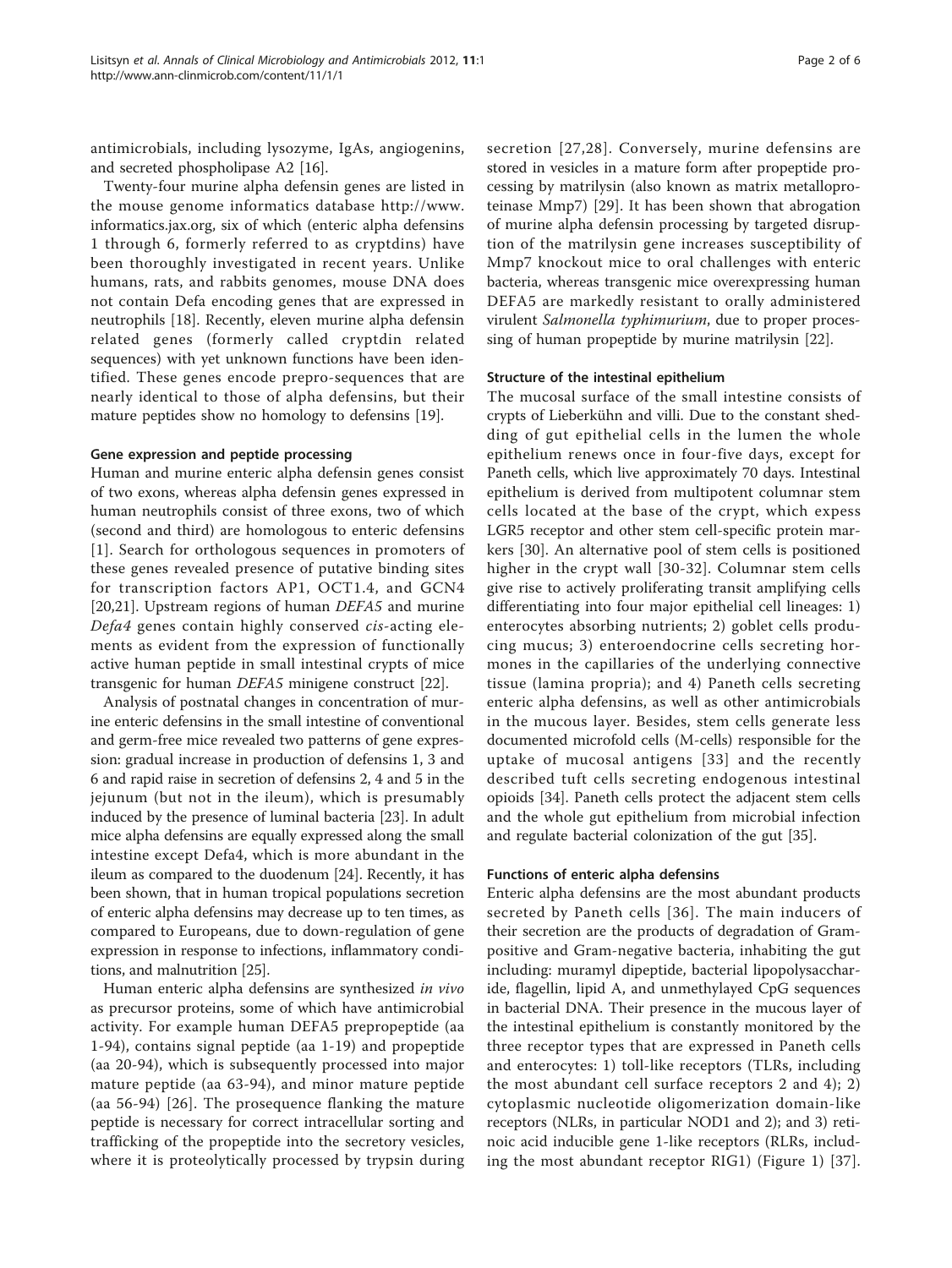<span id="page-2-0"></span>

Receptor signals transmitted by the MAP kinase signaling pathway induce translocation to the nucleus of transcription factors, which initiate transcription of genes that are involved in functioning of the innate and adaptive immune systems and stimulation of inflammation, wound healing, and angiogenesis in the adjacent connective tissues [[38](#page-4-0)-[40\]](#page-4-0).

Detection of microbial presence in the mucous layer of the gut results in massive release of enteric alpha defensins by Paneth cells that leads to an enhanced killing of microbes in the lumen. Simultaneous secretion of alpha defensins in lamina propria [[12\]](#page-3-0) triggers two opposite defense mechanisms of pro- and anti-inflammatory response. According to the first mechanism, human enteric alpha defensins bind to as yet unidentified Gai-protein coupled receptors located on the surface of macrophages and T lymphocytes of lamina propria (Figure 1) [[41-43\]](#page-4-0), which leads to proliferation of T lymphocytes and their chemotaxis to the site of inflammation [[44\]](#page-4-0). Moreover, it was shown that murine defensins 2 and 3 (as well as beta defensins) may induce reversible formation of ion channels on apical membranes of undifferentiated Cl<sup>-</sup> secreting cells of the crypt. This results in salt and water secretion, causing the crypt lumen to be flushed after Paneth cell discharge [[45\]](#page-4-0).

At the same time enteric alpha defensins moderate intestinal anti-iflammatory response, as a consequence of suppression of IL1 beta release from bacterial lipopolysaccharide-activated monocytes [[46\]](#page-4-0) and inhibition of interleukin 17-producing T helper cell proliferation in lamina propria (Figure 1) [[36](#page-4-0)]. In order to avoid the immune response, microbes inject effector proteins into intestinal epithelial cells that either block their immune and inflammatory response (mostly due to inactivation of transcription factors NF- $\kappa$ B or AP-1) or reprogram signaling pathways sensing and killing bacteria [[47,48](#page-4-0)]. Besides, microbes are able to block expression of enteric alpha defensins and other antimicrobial substances by Paneth cells using as yet unknown mechanisms [\[49](#page-4-0)].

## Enteric defensins in pathology

Changes in secretion of enteric alpha defensins have been registered in the intestinal epithelium of patients with inflammatory bowel disease (IBD) - a large group of inflammatory illnesses of the gastrointestinal tract, which are caused by immune system over-activation due to a loss of tolerance to gut microflora [[50-52\]](#page-4-0). Two major types of IBD are Crohn's disease (major location terminal ileum) and ulcerative colitis (predominant lesions in colon and rectum). Susceptibility to Crohn's ileitis in European and North American populations is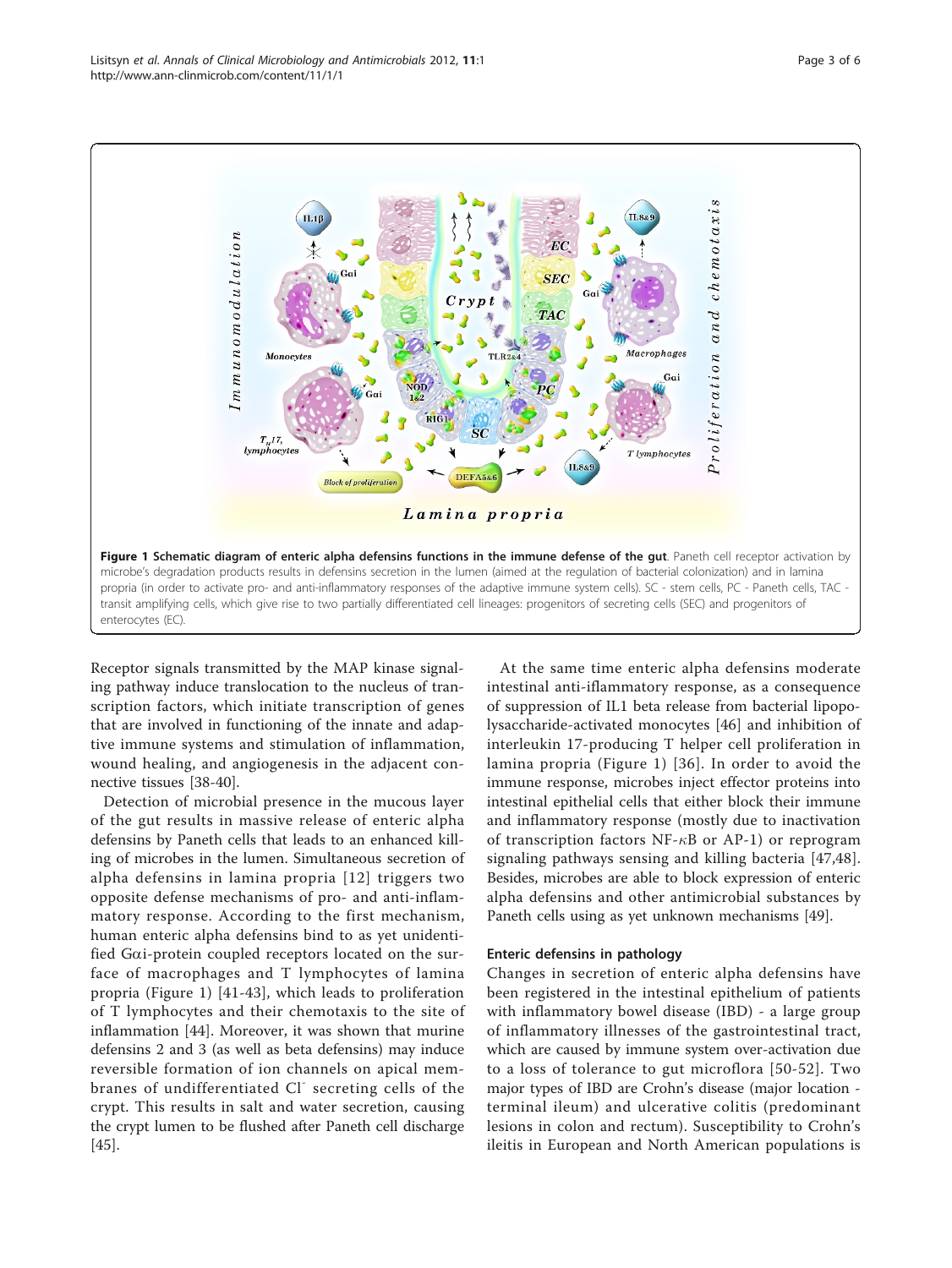<span id="page-3-0"></span>most strongly associated with mutations in the gene encoding cytoplasmic protein NOD2 - bacterial muramyl dipeptide receptor from NLR family, which is essential for activation of enteric alpha defensins secretion by Paneth cells (Figure [1\)](#page-2-0) [[53](#page-4-0)]. Accordingly, mutations in NOD2 encoding gene (most frequently a frame shift Leu1007fsX1008, caused by single nucleotide insertion 3020insC or "snp13") lead to a decreased level of enteric alpha defensins in the intestinal mucosal extracts [[54](#page-4-0)]. Analysis of Nod2-deficient mice confirmed decreased secretion of alpha defensins 1-6 by Paneth cells and demonstrated inability of such mice to develop intestinal inflammation, which results in their susceptibility to bacterial infection by oral administration [[55\]](#page-4-0). Part of the cases of Crohn's ileitis is independent of NOD2 genotype and is linked to changes in the WNT pathway, mostly due to a decreased activity of transcription factor TCF4 that binds to enteric defensins gene promoters [[56\]](#page-4-0).

The second major type of IBD - ulcerative colitis is associated with the infection of gastrointestinal tract by bacterium Helicobacter pylori [[57\]](#page-4-0). Subsequent overactivation of the intestinal immune system results in elevated secretion of enteric alpha defensins (as well as TNF alpha and IL1 beta) suggesting that Helicobacter is able to avoid the innate and adaptive immune response in human intestine by as yet unknown mechanisms [[58\]](#page-4-0).

Similar to ulcerative colitis, 15% of gastrointestinal malignancies arise as a consequence of chronic microbial infections, as demonstrated by the raised chance of hepatocellular carcinoma in patients with chronic hepatitis, association between Helycobacter pylori infection and higher gastric cancer risk, and increased chance of colon cancer in patients with inflammatory bowel disease [[59\]](#page-4-0). At initial stages of colon carcinogenesis, mutations in intestinal epithelial cells lead to constitutive activation of the Wnt pathway in early adenoma cells, which simultaneously follow differentiation programs of progenitor and Paneth cells [[60\]](#page-4-0). This results in 60 fold increase of DEFA5 and DEFA6 production by tumors, as compared to normal colonic epithelium [[61](#page-5-0),[62\]](#page-5-0). Besides, both early adenomas and adenocarcinomas acquire the ability to secrete these proteins into the bloodstream. Thus, enteric alpha defensins are promising markers for early diagnosis of colon cancer provided that test sensitivity is sufficient for their robust detection in sera.

# Conclusion

Enteric alpha defensins play an important role in regulation of bacterial colonization of the gut, as well as in activation of pro- and anti-inflammatory response of the adaptive immune system cells in lamina propria. Further studies of the defensins functions in norm and pathology can provide important clues for the development of new tools for diagnosis and treatment of gastrointestinal cancers and most widespread inflammatory illnesses of the small and large intestine.

#### Acknowledgements

This work was supported by the Ministry of education and science (State Contract No. 14.740.11.0757).

#### Author details

<sup>1</sup> Engelhardt Institute of Molecular Biology, Russian Academy of Sciences, 32 Vavilova St., Moscow 119991, Russian Federation. <sup>2</sup>Department of Microbiology and Immunology and Kimmel Cancer Institute, Thomas Jefferson University, Philadelphia, PA 19107, USA.

#### Authors' contributions

NA drafted the manuscript. YA compiled the reference list. IG performed proofreading. GS designed the figure. Y contributed to the description of defensins functions. SF participated in the design and coordination. All authors read and approved the final manuscript.

#### Competing interests

The authors declare that they have no competing interests.

Received: 13 September 2011 Accepted: 11 January 2012 Published: 11 January 2012

#### References

- 1. Droin N, Hendra JB, Ducoroy P, Solary E: [Human defensins as cancer](http://www.ncbi.nlm.nih.gov/pubmed/19186224?dopt=Abstract) [biomarkers and antitumour molecules.](http://www.ncbi.nlm.nih.gov/pubmed/19186224?dopt=Abstract) J Proteomics 2009, 72:918-27.
- 2. Epand RM, Vogel HJ: [Diversity of antimicrobial peptides and their](http://www.ncbi.nlm.nih.gov/pubmed/10590300?dopt=Abstract) [mechanisms of action.](http://www.ncbi.nlm.nih.gov/pubmed/10590300?dopt=Abstract) Biochim Biophys Acta 1999, 1462:11-28.
- 3. Lai Y, Gallo RL: [AMPed up immunity: how antimicrobial peptides have](http://www.ncbi.nlm.nih.gov/pubmed/19217824?dopt=Abstract) [multiple roles in immune defense.](http://www.ncbi.nlm.nih.gov/pubmed/19217824?dopt=Abstract) Trends Immunol 2009, 30:131-41.
- 4. Guani-Guerra E, Santos-Mendoza T, Lugo-Reyes SO, Teran LM: [Antimicrobial](http://www.ncbi.nlm.nih.gov/pubmed/20116332?dopt=Abstract) [peptides: general overview and clinical implications in human health](http://www.ncbi.nlm.nih.gov/pubmed/20116332?dopt=Abstract) [and disease.](http://www.ncbi.nlm.nih.gov/pubmed/20116332?dopt=Abstract) Clin Immunol 2010, 135:1-11.
- Salzman NH, Underwood MA, Bevins CL: [Paneth cells, defensins, and the](http://www.ncbi.nlm.nih.gov/pubmed/17485224?dopt=Abstract) [commensal microbiota: a hypothesis on intimate interplay at the](http://www.ncbi.nlm.nih.gov/pubmed/17485224?dopt=Abstract) [intestinal mucosa.](http://www.ncbi.nlm.nih.gov/pubmed/17485224?dopt=Abstract) Semin Immunol 2007, 19:70-83.
- 6. Semple CA, Gautier P, Taylor K, Dorin JR: [The changing of the guard:](http://www.ncbi.nlm.nih.gov/pubmed/16969721?dopt=Abstract) [Molecular diversity and rapid evolution of beta-defensins.](http://www.ncbi.nlm.nih.gov/pubmed/16969721?dopt=Abstract) Mol Divers 2006, 10:575-84.
- 7. Bauer F, Schweimer K, Kluver E, Conejo-Garcia JR, Forssmann WG, Rosch P, Adermann K, Sticht H: [Structure determination of human and murine](http://www.ncbi.nlm.nih.gov/pubmed/11714914?dopt=Abstract) [beta-defensins reveals structural conservation in the absence of](http://www.ncbi.nlm.nih.gov/pubmed/11714914?dopt=Abstract) [significant sequence similarity.](http://www.ncbi.nlm.nih.gov/pubmed/11714914?dopt=Abstract) Protein Sci 2001, 10:2470-9.
- 8. Garcia AE, Osapay G, Tran PA, Yuan J, Selsted ME: [Isolation, synthesis, and](http://www.ncbi.nlm.nih.gov/pubmed/18852242?dopt=Abstract) [antimicrobial activities of naturally occurring theta-defensin isoforms](http://www.ncbi.nlm.nih.gov/pubmed/18852242?dopt=Abstract) [from baboon leukocytes.](http://www.ncbi.nlm.nih.gov/pubmed/18852242?dopt=Abstract) Infect Immun 2008, 76:5883-91.
- 9. Szyk A, Wu Z, Tucker K, Yang D, Lu W, Lubkowski J: [Crystal structures of](http://www.ncbi.nlm.nih.gov/pubmed/17088326?dopt=Abstract) [human alpha-defensins HNP4, HD5, and HD6.](http://www.ncbi.nlm.nih.gov/pubmed/17088326?dopt=Abstract) Protein Sci 2006, 15:2749-60.
- 10. Ganz T: [Defensins: antimicrobial peptides of innate immunity.](http://www.ncbi.nlm.nih.gov/pubmed/12949495?dopt=Abstract) Nat Rev Immunol 2003, 3:710-20.
- 11. Schroeder BO, Wu Z, Nuding S, Groscurth S, Marcinowski M, Beisner J, Buchner J, Schaller M, Stange EF, Wehkamp J: [Reduction of disulphide](http://www.ncbi.nlm.nih.gov/pubmed/21248850?dopt=Abstract) [bonds unmasks potent antimicrobial activity of human beta-defensin 1.](http://www.ncbi.nlm.nih.gov/pubmed/21248850?dopt=Abstract) Nature 2011, 469:419-23.
- 12. Ayabe T, Satchell DP, Wilson CL, Parks WC, Selsted ME, Ouellette AJ: [Secretion of microbicidal alpha-defensins by intestinal Paneth cells in](http://www.ncbi.nlm.nih.gov/pubmed/11248802?dopt=Abstract) [response to bacteria.](http://www.ncbi.nlm.nih.gov/pubmed/11248802?dopt=Abstract) Nat Immunol 2000, 1:113-8.
- 13. Chang TL, Klotman ME: [Defensins: natural anti-HIV peptides.](http://www.ncbi.nlm.nih.gov/pubmed/15595433?dopt=Abstract) AIDS reviews 2004, 6:161-8.
- 14. Zeya HI, Spitznagel JK: [Antimicrobial specificity of leukocyte lysosomal](http://www.ncbi.nlm.nih.gov/pubmed/4958495?dopt=Abstract) [cationic proteins.](http://www.ncbi.nlm.nih.gov/pubmed/4958495?dopt=Abstract) Science 1966, 154:1049-51.
- 15. Linzmeier RM, Ganz T: [Human defensin gene copy number](http://www.ncbi.nlm.nih.gov/pubmed/16039093?dopt=Abstract) [polymorphisms: comprehensive analysis of independent variation in](http://www.ncbi.nlm.nih.gov/pubmed/16039093?dopt=Abstract) alpha- [and beta-defensin regions at 8p22-p23.](http://www.ncbi.nlm.nih.gov/pubmed/16039093?dopt=Abstract) Genomics 2005, 86:423-30.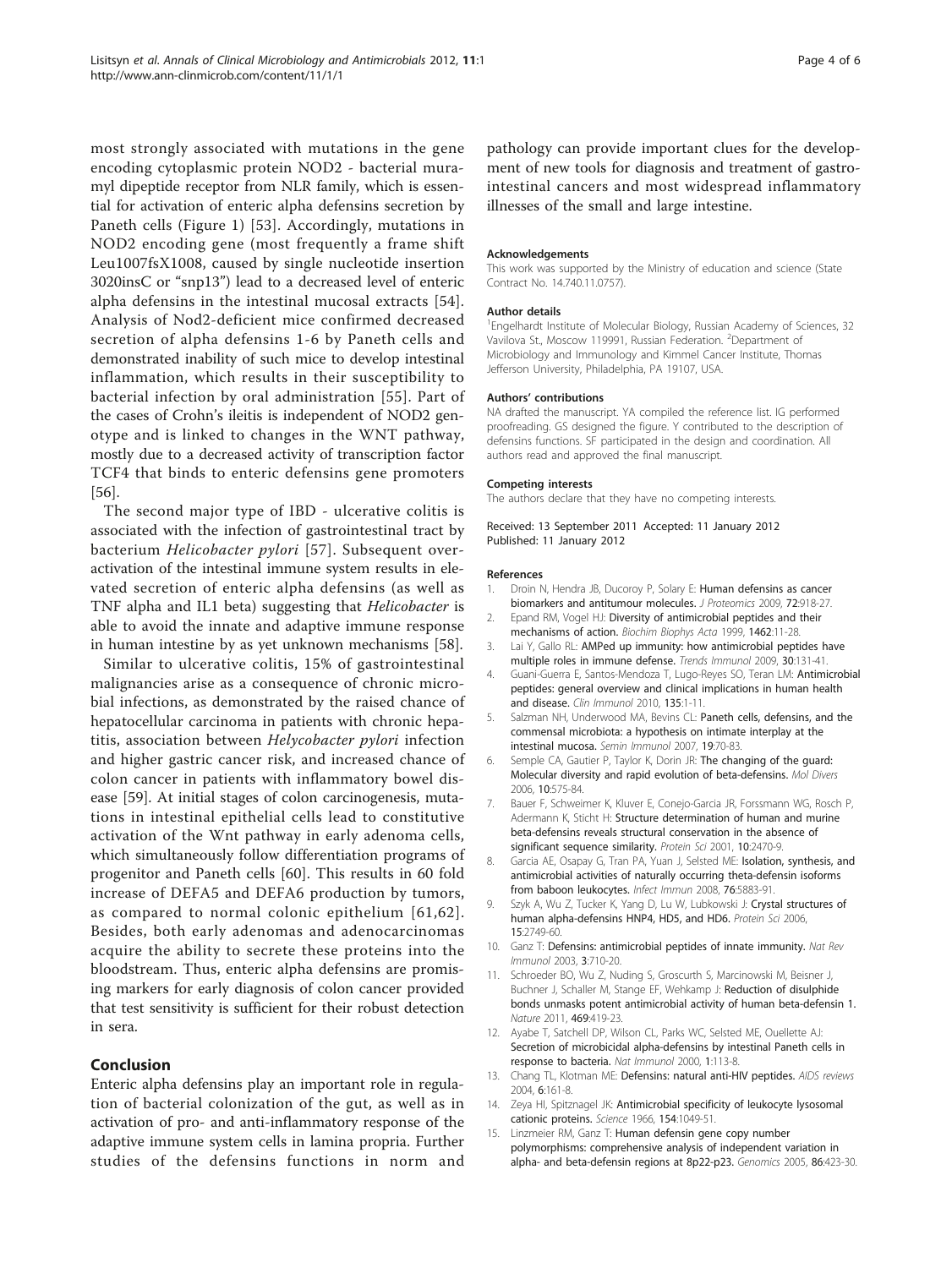- <span id="page-4-0"></span>17. Quayle AJ, Porter EM, Nussbaum AA, Wang YM, Brabec C, Yip KP, Mok SC: [Gene expression, immunolocalization, and secretion of human defensin-](http://www.ncbi.nlm.nih.gov/pubmed/9588893?dopt=Abstract)[5 in human female reproductive tract.](http://www.ncbi.nlm.nih.gov/pubmed/9588893?dopt=Abstract) Am J Pathol 1998, 152:1247-58.
- 18. Eisenhauer PB, Lehrer RI: [Mouse neutrophils lack defensins.](http://www.ncbi.nlm.nih.gov/pubmed/1639513?dopt=Abstract) Infect Immun 1992, 60:3446-7.
- 19. Amid C, Rehaume LM, Brown KL, Gilbert JG, Dougan G, Hancock RE, Harrow JL: [Manual annotation and analysis of the defensin gene cluster](http://www.ncbi.nlm.nih.gov/pubmed/20003482?dopt=Abstract) [in the C57BL/6J mouse reference genome.](http://www.ncbi.nlm.nih.gov/pubmed/20003482?dopt=Abstract) BMC Genomics 2009, 10:606.
- 20. Ouellette AJ, Darmoul D, Tran D, Huttner KM, Yuan J, Selsted ME: [Peptide](http://www.ncbi.nlm.nih.gov/pubmed/10569786?dopt=Abstract) [localization and gene structure of cryptdin 4, a differentially expressed](http://www.ncbi.nlm.nih.gov/pubmed/10569786?dopt=Abstract) [mouse paneth cell alpha-defensin.](http://www.ncbi.nlm.nih.gov/pubmed/10569786?dopt=Abstract) Infect Immun 1999, 67:6643-51.
- 21. Huttner KM, Selsted ME, Ouellette AJ: [Structure and diversity of the](http://www.ncbi.nlm.nih.gov/pubmed/8188287?dopt=Abstract) [murine cryptdin gene family.](http://www.ncbi.nlm.nih.gov/pubmed/8188287?dopt=Abstract) Genomics 1994, 19:448-53.
- 22. Salzman NH, Ghosh D, Huttner KM, Paterson Y, Bevins CL: [Protection](http://www.ncbi.nlm.nih.gov/pubmed/12660734?dopt=Abstract) [against enteric salmonellosis in transgenic mice expressing a human](http://www.ncbi.nlm.nih.gov/pubmed/12660734?dopt=Abstract) [intestinal defensin.](http://www.ncbi.nlm.nih.gov/pubmed/12660734?dopt=Abstract) Nature 2003, 422:522-6.
- 23. Inoue R, Tsuruta T, Nojima I, Nakayama K, Tsukahara T, Yajima T: [Postnatal](http://www.ncbi.nlm.nih.gov/pubmed/18328077?dopt=Abstract) [changes in the expression of genes for cryptdins 1-6 and the role of](http://www.ncbi.nlm.nih.gov/pubmed/18328077?dopt=Abstract) [luminal bacteria in cryptdin gene expression in mouse small intestine.](http://www.ncbi.nlm.nih.gov/pubmed/18328077?dopt=Abstract) FEMS Immunol Med Microbiol 2008, 52:407-16.
- 24. Karlsson J, Putsep K, Chu H, Kays RJ, Bevins CL, Andersson M: [Regional](http://www.ncbi.nlm.nih.gov/pubmed/18637162?dopt=Abstract) [variations in Paneth cell antimicrobial peptide expression along the](http://www.ncbi.nlm.nih.gov/pubmed/18637162?dopt=Abstract) [mouse intestinal tract.](http://www.ncbi.nlm.nih.gov/pubmed/18637162?dopt=Abstract) BMC Immunol 2008, 9:37.
- 25. Kelly P, Feakins R, Domizio P, Murphy J, Bevins C, Wilson J, McPhail G, Poulsom R, Dhaliwal W: [Paneth cell granule depletion in the human](http://www.ncbi.nlm.nih.gov/pubmed/14738460?dopt=Abstract) [small intestine under infective and nutritional stress.](http://www.ncbi.nlm.nih.gov/pubmed/14738460?dopt=Abstract) Clin Exp Immunol 2004, 135:303-9.
- 26. Rajabi M, de Leeuw E, Pazgier M, Li J, Lubkowski J, Lu W: [The conserved](http://www.ncbi.nlm.nih.gov/pubmed/18499668?dopt=Abstract) [salt bridge in human alpha-defensin 5 is required for its precursor](http://www.ncbi.nlm.nih.gov/pubmed/18499668?dopt=Abstract) [processing and proteolytic stability.](http://www.ncbi.nlm.nih.gov/pubmed/18499668?dopt=Abstract) The Journal of biological chemistry 2008, 283:21509-18.
- 27. Ghosh D, Porter E, Shen B, Lee SK, Wilk D, Drazba J, Yadav SP, Crabb JW, Ganz T, Bevins CL: [Paneth cell trypsin is the processing enzyme for](http://www.ncbi.nlm.nih.gov/pubmed/12021776?dopt=Abstract) [human defensin-5.](http://www.ncbi.nlm.nih.gov/pubmed/12021776?dopt=Abstract) Nat Immunol 2002, 3:583-90.
- 28. Elphick D, Liddell S, Mahida YR: [Impaired luminal processing of human](http://www.ncbi.nlm.nih.gov/pubmed/18258845?dopt=Abstract) defensin-5 in Crohn'[s disease: persistence in a complex with](http://www.ncbi.nlm.nih.gov/pubmed/18258845?dopt=Abstract) [chymotrypsinogen and trypsin.](http://www.ncbi.nlm.nih.gov/pubmed/18258845?dopt=Abstract) Am J Pathol 2008, 172:702-13.
- 29. Wilson CL, Ouellette AJ, Satchell DP, Ayabe T, Lopez-Boado YS, Stratman JL, Hultgren SJ, Matrisian LM, Parks WC: [Regulation of intestinal alpha](http://www.ncbi.nlm.nih.gov/pubmed/10506557?dopt=Abstract)[defensin activation by the metalloproteinase matrilysin in innate host](http://www.ncbi.nlm.nih.gov/pubmed/10506557?dopt=Abstract) [defense.](http://www.ncbi.nlm.nih.gov/pubmed/10506557?dopt=Abstract) Science 1999, 286:113-7.
- 30. Simons BD, Clevers H: [Stem cell self-renewal in intestinal crypt.](http://www.ncbi.nlm.nih.gov/pubmed/21787769?dopt=Abstract) Exp Cell Res 2011, 317:2719-24.
- 31. Tian H, Biehs B, Warming S, Leong KG, Rangell L, Klein OD, de Sauvage FJ: A reserve stem cell population in small intestine renders Lgr5-positive cells dispensable. Nature 2011, 7368:255-9.
- 32. Takeda N, Jain R, Leboeuf MR, Wang Q, Lu MM, Epstein JA: Interconversion Between Intestinal Stem Cell Populations in Distinct Niches. Science 2011.
- 33. Roberts CL, Keita AV, Duncan SH, O'Kennedy N, Söderholm JD, Rhodes JM, Campbell BJ: Translocation of Crohn'[s disease Escherichia coli across M](http://www.ncbi.nlm.nih.gov/pubmed/20813719?dopt=Abstract)[cells: contrasting effects of soluble plant fibres and emulsifiers.](http://www.ncbi.nlm.nih.gov/pubmed/20813719?dopt=Abstract) Gut 2010, 59:1331-9.
- 34. Gerbe F, van Es JH, Makrini L, Brulin B, Mellitzer G, Robine S, Romagnolo B, Shroyer NF, Bourgaux JF, Pignodel C, et al: [Distinct ATOH1 and Neurog3](http://www.ncbi.nlm.nih.gov/pubmed/21383077?dopt=Abstract) [requirements define tuft cells as a new secretory cell type in the](http://www.ncbi.nlm.nih.gov/pubmed/21383077?dopt=Abstract) [intestinal epithelium.](http://www.ncbi.nlm.nih.gov/pubmed/21383077?dopt=Abstract) J Cell Biol 2011, 192:767-80.
- Salzman NH, Hung K, Haribhai D, Chu H, Karlsson-Sjoberg J, Amir E, Teggatz P, Barman M, Hayward M, Eastwood D, et al: [Enteric defensins are](http://www.ncbi.nlm.nih.gov/pubmed/19855381?dopt=Abstract) [essential regulators of intestinal microbial ecology.](http://www.ncbi.nlm.nih.gov/pubmed/19855381?dopt=Abstract) Nat Immunol 2010, 11:76-83.
- 36. Uematsu S, Fujimoto K: [The innate immune system in the intestine.](http://www.ncbi.nlm.nih.gov/pubmed/21044138?dopt=Abstract) Microbiol Immunol 2010, 54:645-57.
- 37. Choi YJ, Im E, Chung HK, Pothoulakis C, Rhee SH: [TRIF mediates Toll-like](http://www.ncbi.nlm.nih.gov/pubmed/20855887?dopt=Abstract) [receptor 5-induced signaling in intestinal epithelial cells.](http://www.ncbi.nlm.nih.gov/pubmed/20855887?dopt=Abstract) The Journal of biological chemistry 2010, 285:37570-8.
- 38. Foureau DM, Mielcarz DW, Menard LC, Schulthess J, Werts C, Vasseur V, Ryffel B, Kasper LH, Buzoni-Gatel D: [TLR9-dependent induction of](http://www.ncbi.nlm.nih.gov/pubmed/20488791?dopt=Abstract)

[intestinal alpha-defensins by Toxoplasma gondii.](http://www.ncbi.nlm.nih.gov/pubmed/20488791?dopt=Abstract) *J Immunol* 2010. 184:7022-9.

- 39. Eckmann L: [Innate immunity and mucosal bacterial interactions in the](http://www.ncbi.nlm.nih.gov/pubmed/15703626?dopt=Abstract) [intestine.](http://www.ncbi.nlm.nih.gov/pubmed/15703626?dopt=Abstract) Curr Opin Gastroenterol 2004, 20:82-8.
- 40. Menendez A, Ferreira RB, Finlay BB: [Defensins keep the peace too.](http://www.ncbi.nlm.nih.gov/pubmed/20016512?dopt=Abstract) Nat Immunol 2010, 11:49-50.
- 41. Lin PW, Simon PO, Gewirtz AT, Neish AS, Ouellette AJ, Madara JL, Lencer WI: [Paneth cell cryptdins act in vitro as apical paracrine](http://www.ncbi.nlm.nih.gov/pubmed/14990585?dopt=Abstract) [regulators of the innate inflammatory response.](http://www.ncbi.nlm.nih.gov/pubmed/14990585?dopt=Abstract) The Journal of biological chemistry 2004, 279:19902-7.
- 42. de Leeuw E, Burks SR, Li X, Kao JP, Lu W: [Structure-dependent functional](http://www.ncbi.nlm.nih.gov/pubmed/17250830?dopt=Abstract) [properties of human defensin 5.](http://www.ncbi.nlm.nih.gov/pubmed/17250830?dopt=Abstract) FEBS Lett 2007, 581:515-20.
- 43. Ishikawa C, Tanabe H, Maemoto A, Ito T, Watari J, Kono T, Fujiya M, Ashida T, Ayabe T, Kohgo Y: [Precursor processing of human defensin-5 is](http://www.ncbi.nlm.nih.gov/pubmed/20375624?dopt=Abstract) [essential to the multiple functions in vitro and in vivo.](http://www.ncbi.nlm.nih.gov/pubmed/20375624?dopt=Abstract) J Innate Immun 2009, 2:66-76.
- 44. Grigat J, Soruri A, Forssmann U, Riggert J, Zwirner J: [Chemoattraction of](http://www.ncbi.nlm.nih.gov/pubmed/17785833?dopt=Abstract) [macrophages, T lymphocytes, and mast cells is evolutionarily conserved](http://www.ncbi.nlm.nih.gov/pubmed/17785833?dopt=Abstract) [within the human alpha-defensin family.](http://www.ncbi.nlm.nih.gov/pubmed/17785833?dopt=Abstract) J Immunol 2007, 179:3958-65.
- 45. Lencer WI, Cheung G, Strohmeier GR, Currie MG, Ouellette AJ, Selsted ME, Madara JL: [Induction of epithelial chloride secretion by channel-forming](http://www.ncbi.nlm.nih.gov/pubmed/9238020?dopt=Abstract) [cryptdins 2 and 3.](http://www.ncbi.nlm.nih.gov/pubmed/9238020?dopt=Abstract) Proc Natl Acad Sci USA 1997, 94:8585-9.
- 46. Shi J, Aono S, Lu W, Ouellette AJ, Hu X, Ji Y, Wang L, Lenz S, van Ginkel FW, Liles M, et al: [A novel role for defensins in intestinal homeostasis:](http://www.ncbi.nlm.nih.gov/pubmed/17617617?dopt=Abstract) [regulation of IL-1beta secretion.](http://www.ncbi.nlm.nih.gov/pubmed/17617617?dopt=Abstract) J Immunol 2007, 179:1245-53.
- 47. Neish AS, Gewirtz AT, Zeng H, Young AN, Hobert ME, Karmali V, Rao AS, Madara JL: [Prokaryotic regulation of epithelial responses by inhibition of](http://www.ncbi.nlm.nih.gov/pubmed/10968793?dopt=Abstract) [IkappaB-alpha ubiquitination.](http://www.ncbi.nlm.nih.gov/pubmed/10968793?dopt=Abstract) Science 2000, 289:1560-3.
- 48. Salzman NH, Chou MM, de Jong H, Liu L, Porter EM, Paterson Y: [Enteric](http://www.ncbi.nlm.nih.gov/pubmed/12595421?dopt=Abstract) [salmonella infection inhibits Paneth cell antimicrobial peptide](http://www.ncbi.nlm.nih.gov/pubmed/12595421?dopt=Abstract) [expression.](http://www.ncbi.nlm.nih.gov/pubmed/12595421?dopt=Abstract) Infect Immun 2003, 71:1109-15.
- Xavier RJ, Podolsky DK: [Microbiology. How to get along](http://www.ncbi.nlm.nih.gov/pubmed/10991734?dopt=Abstract)-friendly microbes [in a hostile world.](http://www.ncbi.nlm.nih.gov/pubmed/10991734?dopt=Abstract) Science 2000, 289:1483-4.
- 50. Negroni A, Stronati L, Pierdomenico M, Tirindelli D, Di Nardo G, Mancini V, Maiella G, Cucchiara S: [Activation of NOD2-mediated intestinal pathway](http://www.ncbi.nlm.nih.gov/pubmed/19266573?dopt=Abstract) [in a pediatric population with Crohn](http://www.ncbi.nlm.nih.gov/pubmed/19266573?dopt=Abstract)'s disease. Inflamm Bowel Dis 2009, 15:1145-54.
- 51. Wehkamp J, Stange EF: A new look at Crohn'[s disease: breakdown of the](http://www.ncbi.nlm.nih.gov/pubmed/17057212?dopt=Abstract) [mucosal antibacterial defense.](http://www.ncbi.nlm.nih.gov/pubmed/17057212?dopt=Abstract) Ann N Y Acad Sci 2006, 1072:321-31.
- 52. Ramasundara M, Leach ST, Lemberg DA, Day AS: [Defensins and](http://www.ncbi.nlm.nih.gov/pubmed/19215333?dopt=Abstract) [inflammation: the role of defensins in inflammatory bowel disease.](http://www.ncbi.nlm.nih.gov/pubmed/19215333?dopt=Abstract) J Gastroenterol Hepatol 2009, 24:202-8.
- 53. Rehman A, Sina C, Gavrilova O, Hasler R, Ott S, Baines JF, Schreiber S, Rosenstiel P: [Nod2 is essential for temporal development of intestinal](http://www.ncbi.nlm.nih.gov/pubmed/21421666?dopt=Abstract) [microbial communities.](http://www.ncbi.nlm.nih.gov/pubmed/21421666?dopt=Abstract) Gut 2011, 60:1354-62.
- 54. Wehkamp J, Salzman NH, Porter E, Nuding S, Weichenthal M, Petras RE, Shen B, Schaeffeler E, Schwab M, Linzmeier R, et al: [Reduced Paneth cell](http://www.ncbi.nlm.nih.gov/pubmed/16330776?dopt=Abstract) [alpha-defensins](http://www.ncbi.nlm.nih.gov/pubmed/16330776?dopt=Abstract) in ileal Crohn's disease. Proc Natl Acad Sci USA 2005, 102:18129-34.
- 55. Kobayashi KS, Chamaillard M, Ogura Y, Henegariu O, Inohara N, Nunez G, Flavell RA: [Nod2-dependent regulation of innate and adaptive immunity](http://www.ncbi.nlm.nih.gov/pubmed/15692051?dopt=Abstract) [in the intestinal tract.](http://www.ncbi.nlm.nih.gov/pubmed/15692051?dopt=Abstract) Science 2005, 307:731-4.
- 56. Wehkamp J, Wang G, Kübler I, Nuding S, Gregorieff A, Schnabel A, Kays RJ, Fellermann K, Burk O, Schwab M, et al: [The Paneth cell alpha-defensin](http://www.ncbi.nlm.nih.gov/pubmed/17709525?dopt=Abstract) deficiency of ileal Crohn'[s disease is linked to Wnt/Tcf-4.](http://www.ncbi.nlm.nih.gov/pubmed/17709525?dopt=Abstract) J Immunol 2007, 179:3109-18.
- 57. Thomson JM, Hansen R, Berry SH, Hope ME, Murray GI, Mukhopadhya I, McLean MH, Shen Z, Fox JG, El-Omar E, et al: [Enterohepatic helicobacter](http://www.ncbi.nlm.nih.gov/pubmed/21383845?dopt=Abstract) [in ulcerative colitis: potential pathogenic entities?](http://www.ncbi.nlm.nih.gov/pubmed/21383845?dopt=Abstract) PloS one 2011, 6: e17184.
- 58. Stronati L, Negroni A, Pierdomenico M, D'Ottavio C, Tirindelli D, Di Nardo G, Oliva S, Viola F, Cucchiara S: [Altered expression of innate immunity genes](http://www.ncbi.nlm.nih.gov/pubmed/20452301?dopt=Abstract) [in different intestinal sites of children with ulcerative colitis.](http://www.ncbi.nlm.nih.gov/pubmed/20452301?dopt=Abstract) Dig Liver Dis 2010, 42:848-53.
- Quante M, Wang TC: Inflammation and stem cells in gastrointestinal carcinogenesis. Physiology (Bethesda) 2008, 23:350-9.
- 60. Andreu P, Colnot S, Godard C, Gad S, Chafey P, Niwa-Kawakita M, Laurent-Puig P, Kahn A, Robine S, Perret C, et al: [Crypt-restricted proliferation and](http://www.ncbi.nlm.nih.gov/pubmed/15716339?dopt=Abstract) [commitment to the Paneth cell lineage following Apc loss in the mouse](http://www.ncbi.nlm.nih.gov/pubmed/15716339?dopt=Abstract) [intestine.](http://www.ncbi.nlm.nih.gov/pubmed/15716339?dopt=Abstract) Development 2005, 132:1443-51.